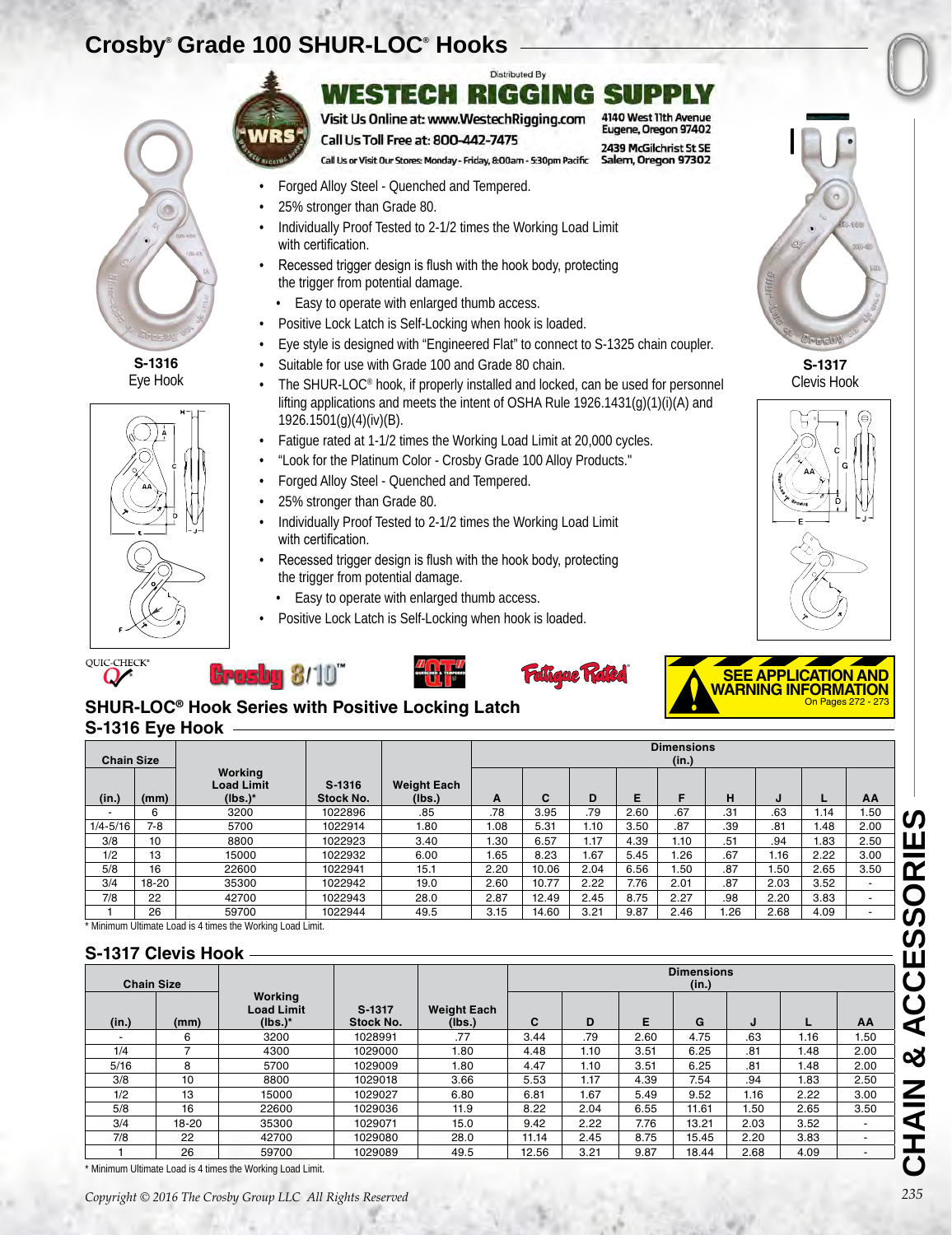

### **Important Safety Information - Read and Follow**

- A visual periodic inspection for cracks, nicks, wear, gouges and deformation as part of a comprehensive documented inspection program, should be conducted by trained personnel in compliance with the schedule in ANSI B30.10.
- For hooks used in frequent load cycles, pulsating loads, or severe duty as defined by ASME B30.10, the hook and threads should be periodically inspected by Magnetic Particle or Dye Penetrant. (Note: Some disassembly may be required.)
- Never use a hook whose throat opening has been increased 5%, not to exceed 1/4",(6mm) or shows any visible apparent bend or twist from the plane of the unbent hook, or is in any other way distorted or bent. **NOTE: A latch will not work properly on a hook with a bent or worn tip.**
- Never use a hook that is worn beyond the limits shown in Figure 1.
- Remove from service any hook with a crack, nick, or gouge. Hooks with a nick or gouge shall be repaired by grinding lengthwise, following the contour of the hook, provided that the reduced dimension is within the limits shown in Figure 1. Contact Crosby Engineering to evaluate any crack.
- Never repair, alter, rework, or reshape a hook by welding, heating, burning, or bending.
- Never side load, back load or tip load a hook. Side loading, back loading and tip loading are conditions that damage and reduce the capacity of the hook. (See Figure 2)
- S-1326A can be used for limited rotations under load (infrequent, noncontinuous).
- Efficiency of synthetic sling material may be reduced when used in eye or bowl of hook.
- Always make sure the hook supports the load. (See Figure 3).
- Do not use hook tip for lifting (See Figure 4).
- When placing two (2) sling legs in hook, make sure the angle from vertical to the leg nearest the hook tip is not greater than 45 degrees, and the included angle between the legs does not exceed 90 degrees\* (See Figure 5).

#### **WARNING**

- **• Loads may disengage from hook if proper procedures are not followed.**
- **• A falling load may cause serious injury or death.**
- **• Positive locking latch will unlock when trigger is depressed. Never use hook unless hook and latch are fully closed and locked.**
- **• Keep body parts clear of pinch point between hook tip and hook latch when closing.**
- **• Keep hand(s) from between throat of hook and sling or other device.**
- **• Do not use hook tip for lifting.**
- **• Do not use hook handle for lifting.**
- **• Shank threads may corrode and/or strip and drop the load.**
- **• Remove securement nut to inspect threads for corrosion or to replace S-1326A bearing washers (2) and or S-13326 thrust bearing.**
- **• Never apply more force than the hook's assigned Working Load Limit (WLL) rating.**
- **• See OSHA Rule 1926.1431(g) and 1926.1501(g) for personnel hoisting by cranes or derricks. A Crosby 1318A, 1326A, 13326, 1316A, or 1317A hook may be used for lifting personnel.**
- **• Use only genuine Crosby parts as replacements.**
- **• Read and understand these instructions before using hook.**